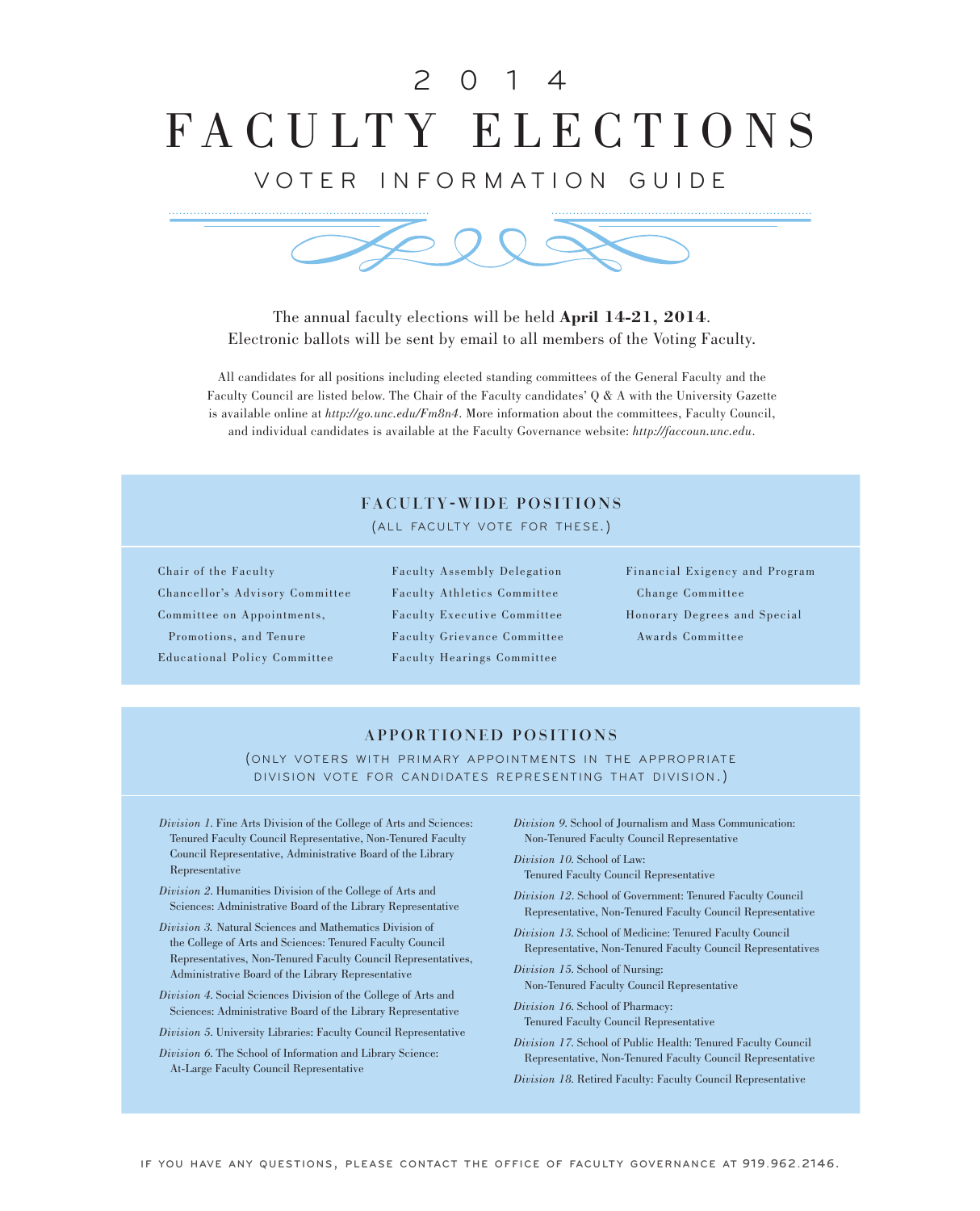### *1*. **Chair of the Faculty** *(vote for 1)*

Cairns, Bruce (8/25/2000) Distinguished Professor, Surgery Perrin, Andrew

(7/1/2001) Associate Professor, Sociology

### *2*. **Chancellor's Advisory Committee** *(vote for 3)*

Brewster, Wendy (11/17/2008) Associate Professor, Obstetrics and Gynecology

McNeil, Laurie (7/1/1984) Professor, Physics and Astronomy

Myers, Richard (7/1/2004) Distinguished Professor, School of Law (7/1/1994) Distinguished Professor, Kenan-Flagler Business School Muller, Eric

Parsons, Eileen (7/1/2005) Associate Professor, School of Education

## *3*. **Committee on Appointments, Promotions,**

**and Tenure: Arts and Sciences** *(vote for 1)*

Cable, Jayne (1/1/2011) Professor, Marine Sciences

Mumby, Dennis (1/1/2002) Professor, Communication Studies

Nelson, Alan (7/1/2006) Professor, Philosophy

### *4.* **Committee on Appointments, Promotions, and Tenure: Professional Schools other**

**than Medicine** *(vote for 1)* Lang, Mark

(7/1/1998) Distinguished Professor, School of Law

### *5*. **Committee on Appointments, Promotions, and Tenure: School of Medicine** *(vote for 2)*

Buchman, Craig (7/1/2001) Professor, Otolaryngology/Head and Neck Surgery

Farber, Rosann (8/1/1988) Professor, Pathology and Laboratory Medicine

Thorp, John (8/1/1989) Distinguished Professor, Obstetrics and Gynecology

### *6*. **Educational Policy Committee** *(vote for 3)*

Avilez, Gershun (7/1/2013) Assistant Professor, English and Comparative Literature Caren, Neal

(7/1/2007) Associate Professor, Sociology

Coble, Jennifer (9/24/2007) Lecturer, Biology

Raphael-Grimm, Theresa (8/15/2001) Clinical Associate Professor,

### School of Nursing and School of Medicine

Vassiliadis, Kimberley (10/1/2001) Head of University Experience, University Libraries

### *7*. **Faculty Assembly Delegation** *(vote for 1)*

Boxill, Jan (7/1/1989) Master Lecturer, Philosophy

Lundberg, Christian (7/1/2006) Associate Professor, Communication Studies

Porto, James (10/22/1998) Clinical Assistant Professor,

Health Policy and Management

#### *8*. **Faculty Athletics Committee** *(vote for 3)*

Akos, Patrick (7/1/2001) Professor, School of Education

Cohen, Marc (7/1/2011) Lecturer, English and Comparative Literature

Persky, Adam (7/1/2004) Clinical Associate Professor, School of Pharmacy

Foster, Beverly (10/8/1982) Clinical Associate Professor, School of Nursing

Weiler, Jonathan

Stephens, John (3/1/1996) Associate Professor, School of Government

(6/24/2002) Senior Lecturer, Global Studies

*DIVISION 1. Fine Arts Division of the College of Arts and Sciences*

*17*. **Tenured Faculty Council Representative: Fine Arts** *(vote for 1)*

Chambers, Janet (7/1/2007) Associate Professor, Dramatic Art

Levine, Cary (7/1/2007) Associate Professor, Art

*18.* **Non-Tenured Faculty Council Representative: Fine Arts** *(vote for 1)*

Adamson, Judith (7/1/1994) Professor of the Practice, Dramatic Art

Kris, Michael (7/1/1995) Senior Lecturer, Music

### *19.* **Administrative Board of the Library Representative: Humanities and Fine Arts**

## *(vote for 1)*

Bettin, Jade (7/1/2006) Adjunct Assistant Professor, Dramatic Art

Langbauer, Laurie (7/1/1995) Professor, English and Comparative Literature

### *DIVISION 2. Humanities Division of the College of Arts and Sciences*

*20.* **Administrative Board of the Library Representative: Humanities and Fine Arts** *(vote for 1)*

#### Bettin, Jade

(7/1/2006) Adjunct Assistant Professor, Dramatic Art

Langbauer, Laurie (7/1/1995) Professor, English and Comparative Literature

*DIVISION 3. Natural Sciences and Mathematics Division of the College of Arts and Sciences* 

*21.* **Tenured Faculty Council Representatives: Natural Sciences and Mathematics** *(vote for 3)*

Champagne, Arthur (7/1/1990) Distinguished Professor, Physics and Astronomy

Engel, Jonathan

(7/1/1993) Professor, Physics and Astronomy

### FACULTY-WIDE POSITIONS

### (ALL FACULTY VOTE FOR EACH OF THESE.)

### APPORTIONED POSITIONS

(ONLY VOTERS WITH PRIMARY APPOINTMENTS IN THE APPROPRIATE DIVISION VOTE FOR CANDIDATES REPRESENTING THAT DIVISION.)

*9*. **Faculty Executive Committee** *(vote for 4)*

Copenhaver, Gregory (12/1/2001) Associate Professor, Biology Gilligan, Peter

(7/1/1984) Professor, Pathology and Laboratory Medicine

McMillan, Timothy (7/1/1998) Senior Lecturer, African, African American, and Diaspora Studies

## Parise, Leslie

(6/25/1988) Professor,

Biochemistry and Biophysics

Pruvost, Valerie (7/1/2003) Senior Lecturer,

Romance Languages and Literatures

Weight, Erianne

(7/1/2011) Assistant Professor, Exercise and Sport Science

*10*. **Faculty Grievance Committee: Assistant Professors** *(vote for 1)*

Abel, Kristina

(7/1/2009) Assistant Professor,

Microbiology and Immunology

(7/1/2011) Assistant Professor,

Vigil, Ariana Women's and Gender Studies *11*. **Faculty Grievance Committee: Associate Professors** *(vote for 1)* Beeber, Anna (7/1/2007) Associate Professor, School of Nursing Willie, Monte (9/11/2005) Associate Professor, Pathology and Laboratory Medicine

*12*. **Faculty Grievance Committee: Professors** *(vote for 1)* Thornburg, Thomas (7/1/1990) Professor, School of Government Rich, Preston (7/1/2000) Professor, Surgery

*13*. **Faculty Hearings Committee** *(vote for 5)* Ammerman, Alice (10/20/1990) Professor, Nutrition

Caldwell, Kia (7/1/2005) Associate Professor, African, African American, and Diaspora Studies

Crowell, Michael (8/1/2007) Professor, School of Government

Kelley, Thomas (7/1/1999) Distinguished Professor, School of Law

Rives, James (7/1/2006) Distinguished Professor, Classics

Wissick, Brent (7/1/1982) Professor, Music

### *14*. **Financial Exigency and Program Change Committee: Division of Academic Affairs** *(vote for 2)*

Benninger, Larry (7/1/1978) Professor, Geology

Gordon, Peter (7/1/1993) Professor, Psychology

*15*. **Financial Exigency and Program Change Committee: Division of Health Affairs** *(vote for 2)* Halpern, Carolyn (9/1/1998) Professor, Maternal and Child Health

Kosorok, Michael (5/1/2006) Distinguished Professor, Biostatistics

Otey, Carol (7/1/1998) Professor, Cell Biology and Physiology

*16*. **Honorary Degrees and Special Awards Committee** *(vote for 2)*

Boger, Jack (7/1/1990) Distinguished Professor, School of Law

Estroff, Sue (7/1/1982) Professor, Social Medicine

Godley, Paul (7/1/1990) Professor, Medicine

Matson, Steven (7/1/1983) Professor, Biology

Giovanello, Kelly (7/1/2006) Associate Professor, Psychology

Hannig, Jan (7/1/2008) Professor, Statistics and Operations Research

Lu, Jianping (7/1/1992) Professor, Physics and Astronomy

You, Wei

(7/1/2006) Associate Professor, Chemistry

*22.* **Non-Tenured Faculty Council Representatives: Natural Sciences and Mathematics** *(vote for 2)*

Hogan, Brian

(7/1/2004) Research Assistant Professor, Chemistry

Loeb, Jeannie (1/1/2005) Senior Lecturer, Psychology Salyer, Sherry (7/1/1992) Master Lecturer, Exercise and Sport Science Willett, Christopher

(7/1/2002) Research Assistant Professor, Biology

*23.* **Administrative Board of the Library Representative: Natural Sciences and Mathematics** *(vote for 1)* Copenhaver, Gregory (12/1/2001) Associate Professor, Biology

Mayer-Patel, Ketan (1/1/2000) Associate Professor, Computer Science

Padua, Darin (7/1/2001) Professor, Exercise and Sport Science

*DIVISION 4. Social Sciences Division of the College of Arts and Sciences* 

*24.* **Administrative Board of the Library Representative: Social Sciences** *(vote for 1)* Brundage, Fitz (7/1/2002) Distinguished Professor, History

*DIVISION 5. University Libraries* 

*25.* **Faculty Council Representative: University Libraries** *(vote for 1)*

Blythe, John

(6/1/2010) Special Projects and Outreach Coordinator at the North Carolina Collection, University Libraries

Chenault, Libby (7/5/1983) West European Studies, French, Italian, Germanic Studies, Medieval and Early Modern Studies,